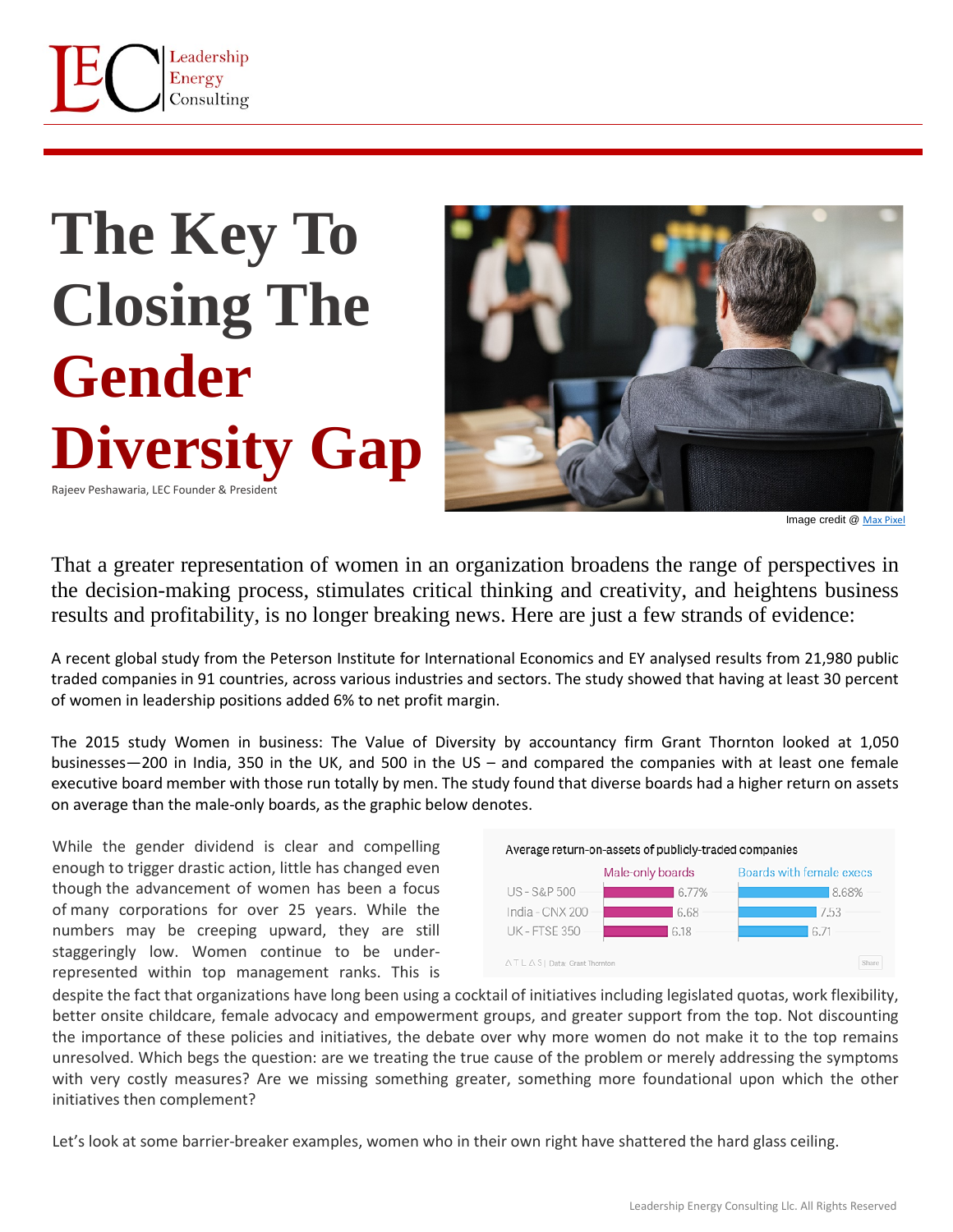Throughout her career she has faced unusual challenges—intellectual, political and otherwise—in the male-dominated worlds of law, politics and finance. She rebuffed all doubters after having started out as a lawyer who was told that she had little future in the field. French-born, she was the first woman to take the reins of the International Monetary Fund, at a time when the institution was in crisis and facing an international media firestorm. In her role, she's had to go head-to-head with some of the world's most important countries to help save the Euro. The silver-haired mother of two has maintained the difficult balance of speaking diplomatically while telling tough truths. On being an effective leader she has said, "I think that I would not have been an effective leader if I had not believed in what I was doing ... Condition number two is to just give it all. In other words, to do it whole-heartedly and engaging completely in the mission that you set for yourself."

This little girl was born and raised in India. Her mother instilled in her the belief that she could grow up to become whoever she wanted. Her confidence and work ethic helped her achieve an MBA from the Yale School of Management in 1980, and to start building a successful career. In 2006, she became PepsiCo's first female CEO, and well as its first CEO not born in the US. Early on in her career she said men wouldn't make eye contact with her in meetings and would consistently check her answers with other male colleagues. But rather than wilt under the pressure, she began to call men out on their actions, and it wouldn't take long for them to realize she was highly adept at her job. Listed on the Forbes' 50 Most Powerful Women list, she explains "If you want to be CEO of a large company or any company, it's got to be a passion, it's gotta be your calling. When somebody asks me about work-life balance, I think, what work-life balance? The job is work and life. Home is also work and life, so there is no balance."

She was the first woman to be appointed as central bank governor in Malaysia and Asia. She was also the first woman to be named in the top ten central bank governors in the world. A mother-of-two, her determination steered the Malaysian economy through the 1998 Asian financial crisis, when she pegged the ringgit against the US dollar and banned offshore trading of the Malaysian currency despite criticism and pressure from many quarters. By the time she retired in 2016, having served 16 years as governor, she had accumulated lots of global acclaim including being named one of the top central bank governors in the world by Global Finance magazine. When asked why she chose to dedicate her life to civil service when anyone with an impressive resume like hers could have taken a different, more lucrative route, she responded saying, "because it's a privilege. I believe I was given an opportunity to make a contribution, and I felt this is where I could make a contribution. It's exciting and highly rewarding to be able to make a contribution to the Malaysian people and the economy, and to see the progress in the financial system that supports the entire economy."

Christine Lagarde, Indra Nooyi and Zeti Akhtar Aziz are the remarkable women described above. What do they have in common? What does their success tell us about the lack of gender diversity at the top?

Were they working in environments that were more conducive for women? Where the challenges they faced less significant than those faced by others? Were they fortunate to have male mentors or supporters who helped them succeed despite the odds? Where these women, and others including Mary Barra, Hillary Clinton, Angela Merkel and Sheryl Sandberg exceptions to the rule?

The answer to each of these questions is a big NO. The challenges these women faced were and are by no means trivial. They have succeeded in spite of their tough male-dominated environments, not because of it. They succeeded because they dug deep and discovered what we call Leadership Energy – the internal force that prevents real leaders from caving in when faced with even the most formidable of resistance. They prevail because of one key fact: they know exactly why they want to lead in the first place.



Image credit @ [Max Pixel](https://www.maxpixel.net/Businessmen-Stock-Exchange-World-Economy-Woman-911618)